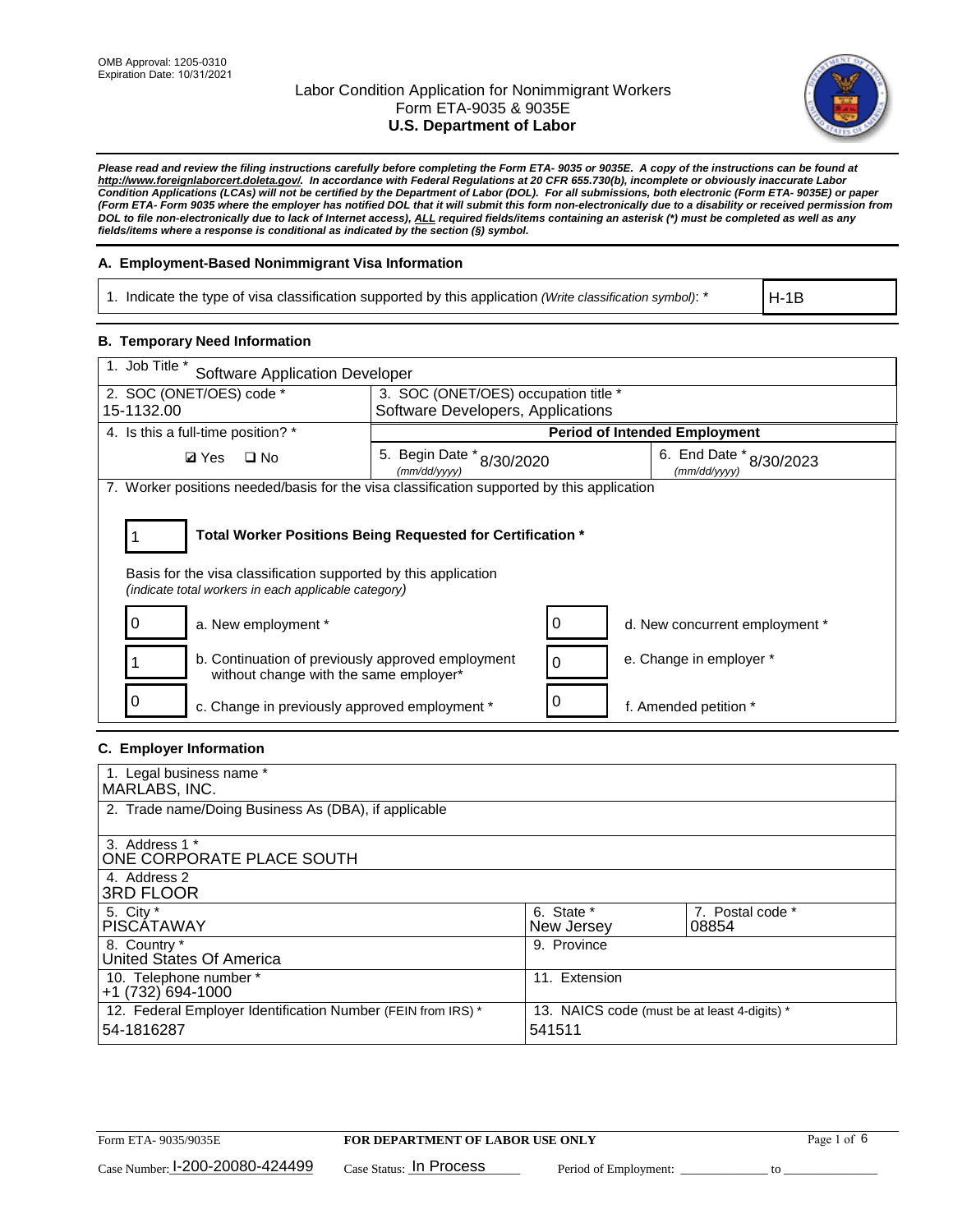

## **D. Employer Point of Contact Information**

**Important Note**: The information contained in this Section must be that of an employee of the employer who is authorized to act on behalf of the employer in labor certification matters. The information in this Section must be different from the agent or attorney information listed in Section E, unless the attorney is an employee of the employer.

| 1. Contact's last (family) name *                | 2. First (given) name * |                          | 3. Middle name(s)         |  |
|--------------------------------------------------|-------------------------|--------------------------|---------------------------|--|
| Vidyadharan                                      | Sanjay                  |                          |                           |  |
| 4. Contact's job title *<br>Chief Legal Officer  |                         |                          |                           |  |
| 5. Address 1 *<br>One Corporate Place South FL 3 |                         |                          |                           |  |
| 6. Address 2                                     |                         |                          |                           |  |
| 7. City $*$<br>Piscataway                        |                         | 8. State *<br>New Jersey | 9. Postal code *<br>08854 |  |
| 10. Country *<br>United States Of America        |                         | 11. Province             |                           |  |
| 12. Telephone number *                           | 13. Extension           | 14. E-Mail address       |                           |  |
| +1 (732) 694-1000                                | 1600                    | Sanjay@marlabs.com       |                           |  |

## **E. Attorney or Agent Information (If applicable)**

**Important Note**: The employer authorizes the attorney or agent identified in this section to act on its behalf in connection with the filing of this application.

| 1. Is the employer represented by an attorney or agent in the filing of this application? *<br>If "Yes," complete the remainder of Section E below. |                         | $\Box$ Yes   | <b>ØNo</b>                    |                   |                                                      |  |
|-----------------------------------------------------------------------------------------------------------------------------------------------------|-------------------------|--------------|-------------------------------|-------------------|------------------------------------------------------|--|
| 2. Attorney or Agent's last (family) name §                                                                                                         | 3. First (given) name § |              |                               | 4. Middle name(s) |                                                      |  |
| 5. Address 1 §                                                                                                                                      |                         |              |                               |                   |                                                      |  |
| 6. Address 2                                                                                                                                        |                         |              |                               |                   |                                                      |  |
| 7. City §                                                                                                                                           |                         | 8. State §   |                               |                   | 9. Postal code §                                     |  |
| 10. Country §                                                                                                                                       |                         | 11. Province |                               |                   |                                                      |  |
| 12. Telephone number §                                                                                                                              | 13. Extension           |              | 14. E-Mail address            |                   |                                                      |  |
| 15. Law firm/Business name §                                                                                                                        |                         |              | 16. Law firm/Business FEIN §  |                   |                                                      |  |
| 17. State Bar number (only if attorney) §                                                                                                           |                         |              | standing (only if attorney) § |                   | 18. State of highest court where attorney is in good |  |
| 19. Name of the highest State court where attorney is in good standing (only if attorney) §                                                         |                         |              |                               |                   |                                                      |  |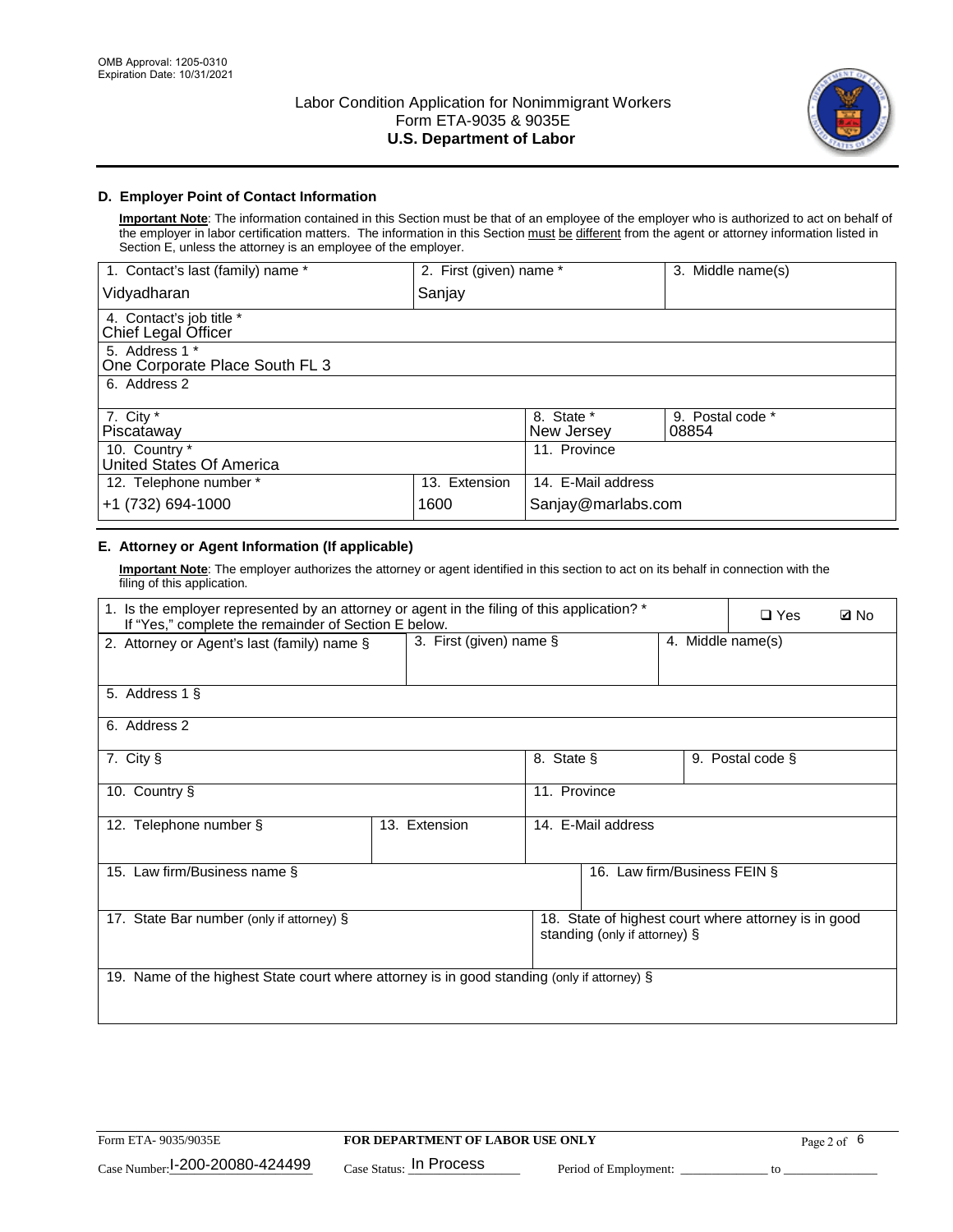

#### **F. Employment and Wage Information**

**Important Note**: The employer must define the intended place(s) of employment with as much geographic specificity as possible. Each intended place(s) of employment listed below must be the worksite or physical location where the work will actually be performed and cannot be a P.O. Box. The employer must identify all intended places of employment, including those of short duration, on the LCA. 20 CFR 655.730(c)(5). If the employer is submitting this form non-electronically and the work is expected to be performed in more than one location, an attachment must be submitted in order to complete this section. An employer has the option to use either a single Form ETA-9035/9035E or multiple forms to disclose all intended places of employment. If the employer has more than ten (10) intended places of employment at the time of filing this application, the employer must file as many additional LCAs as are necessary to list all intended places of employment. See the form instructions for further information about identifying all intended places of employment.

#### a.*Place of Employment Information* 1

|                                                                               | 1. Enter the estimated number of workers that will perform work at this place of employment under<br>the LCA.*                 |  |                         |                      | 1                        |              |
|-------------------------------------------------------------------------------|--------------------------------------------------------------------------------------------------------------------------------|--|-------------------------|----------------------|--------------------------|--------------|
|                                                                               | 2. Indicate whether the worker(s) subject to this LCA will be placed with a secondary entity at this<br>place of employment. * |  |                         |                      | <b>Ø</b> Yes             | $\square$ No |
|                                                                               | 3. If "Yes" to question 2, provide the legal business name of the secondary entity. §                                          |  |                         |                      |                          |              |
|                                                                               | <b>SIRIUS XM</b>                                                                                                               |  |                         |                      |                          |              |
|                                                                               | 4. Address 1 *<br>5 PENNSYLVANIA PLAZA                                                                                         |  |                         |                      |                          |              |
|                                                                               | 5. Address 2                                                                                                                   |  |                         |                      |                          |              |
| 6. City $*$                                                                   | <b>NEW YORK</b>                                                                                                                |  | 7. County *<br>New York |                      |                          |              |
| 8. State/District/Territory *<br>9. Postal code *<br><b>New York</b><br>10001 |                                                                                                                                |  |                         |                      |                          |              |
| 10. Wage Rate Paid to Nonimmigrant Workers *<br>10a. Per: (Choose only one)*  |                                                                                                                                |  |                         |                      |                          |              |
|                                                                               | □ Hour □ Week □ Bi-Weekly □ Month ☑ Year<br>From $*$ $\S$ 96595 00 To: $\S$<br>96600 00                                        |  |                         |                      |                          |              |
| 11. Prevailing Wage Rate *<br>11a. Per: (Choose only one)*                    |                                                                                                                                |  |                         |                      |                          |              |
|                                                                               | □ Hour □ Week □ Bi-Weekly □ Month ☑ Year<br>$\sin 9659500$                                                                     |  |                         |                      |                          |              |
|                                                                               | Questions 12-14. Identify the source used for the prevailing wage (PW) (check and fully complete only one): *                  |  |                         |                      |                          |              |
| 12.                                                                           | A Prevailing Wage Determination (PWD) issued by the Department of Labor                                                        |  |                         |                      | a. PWD tracking number § |              |
| 13.                                                                           | A PW obtained independently from the Occupational Employment Statistics (OES) Program                                          |  |                         |                      |                          |              |
| $\mathbf v$                                                                   | a. Wage Level (check one): §                                                                                                   |  |                         | b. Source Year §     |                          |              |
|                                                                               | ☑ ⊪<br>$\square$ $\square$<br>$\Box$ IV<br>$\Box$ N/A<br>□⊥                                                                    |  |                         | 7/1/2019 - 6/30/2020 |                          |              |
| 14.                                                                           | A PW obtained using another legitimate source (other than OES) or an independent authoritative source                          |  |                         |                      |                          |              |
|                                                                               | a. Source Type (check one): §                                                                                                  |  |                         | b. Source Year §     |                          |              |
|                                                                               | $\Box$ CBA<br>$\Box$ DBA<br>$\square$ SCA<br>$\Box$ Other/ PW Survey                                                           |  |                         |                      |                          |              |
|                                                                               | c. If responded "Other/ PW Survey" in question 14.a, enter the name of the survey producer or publisher §                      |  |                         |                      |                          |              |
|                                                                               |                                                                                                                                |  |                         |                      |                          |              |
|                                                                               | d. If responded "Other/ PW Survey" in question 14.a, enter the title or name of the PW survey §                                |  |                         |                      |                          |              |
|                                                                               |                                                                                                                                |  |                         |                      |                          |              |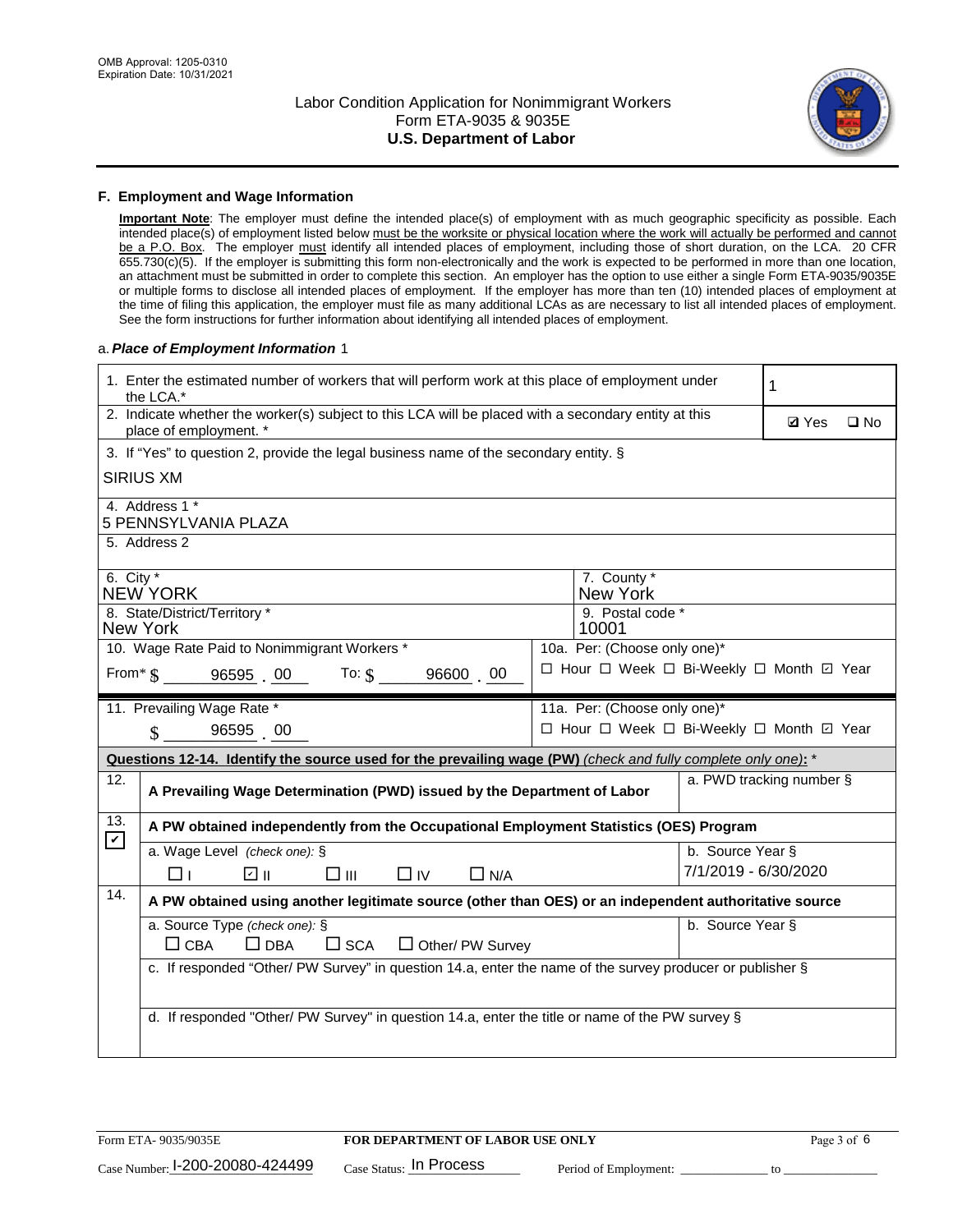

## **G. Employer Labor Condition Statements**

! *Important Note:* In order for your application to be processed, you MUST read Section G of the Form ETA-9035CP - General Instructions for the 9035 & 9035E under the heading "Employer Labor Condition Statements" and agree to all four (4) labor condition statements summarized below:

- (1) **Wages:** The employer shall pay nonimmigrant workers at least the prevailing wage or the employer's actual wage, whichever is higher, and pay for non-productive time. The employer shall offer nonimmigrant workers benefits and eligibility for benefits provided as compensation for services on the same basis as the employer offers to U.S. workers. The employer shall not make deductions to recoup a business expense(s) of the employer including attorney fees and other costs connected to the performance of H-1B, H-1B1, or E-3 program functions which are required to be performed by the employer. This includes expenses related to the preparation and filing of this LCA and related visa petition information. 20 CFR 655.731;
- (2) **Working Conditions:** The employer shall provide working conditions for nonimmigrants which will not adversely affect the working conditions of workers similarly employed. The employer's obligation regarding working conditions shall extend for the duration of the validity period of the certified LCA or the period during which the worker(s) working pursuant to this LCA is employed by the employer, whichever is longer. 20 CFR 655.732;
- (3) **Strike, Lockout, or Work Stoppage:** At the time of filing this LCA, the employer is not involved in a strike, lockout, or work stoppage in the course of a labor dispute in the occupational classification in the area(s) of intended employment. The employer will notify the Department of Labor within 3 days of the occurrence of a strike or lockout in the occupation, and in that event the LCA will not be used to support a petition filing with the U.S. Citizenship and Immigration Services (USCIS) until the DOL Employment and Training Administration (ETA) determines that the strike or lockout has ended. 20 CFR 655.733; and
- (4) **Notice:** Notice of the LCA filing was provided no more than 30 days before the filing of this LCA or will be provided on the day this LCA is filed to the bargaining representative in the occupation and area of intended employment, or if there is no bargaining representative, to workers in the occupation at the place(s) of employment either by electronic or physical posting. This notice was or will be posted for a total period of 10 days, except that if employees are provided individual direct notice by e-mail, notification need only be given once. A copy of the notice documentation will be maintained in the employer's public access file. A copy of this LCA will be provided to each nonimmigrant worker employed pursuant to the LCA. The employer shall, no later than the date the worker(s) report to work at the place(s) of employment, provide a signed copy of the certified LCA to the worker(s) working pursuant to this LCA. 20 CFR 655.734.

1. **I have read and agree to** Labor Condition Statements 1, 2, 3, and 4 above and as fully explained in Section G of the Form ETA-9035CP – General Instructions for the 9035 & 9035E and the Department's regulations at 20 CFR 655 Subpart H. \*

**Ø**Yes ロNo

## **H. Additional Employer Labor Condition Statements –H-1B Employers ONLY**

!**Important Note***:* In order for your H-1B application to be processed, you MUST read Section H – Subsection 1 of the Form ETA 9035CP – General Instructions for the 9035 & 9035E under the heading "Additional Employer Labor Condition Statements" and answer the questions below.

#### *a. Subsection 1*

| 1. At the time of filing this LCA, is the employer H-1B dependent? §                                                                                                                                                                                          |  |  | □ No      |              |
|---------------------------------------------------------------------------------------------------------------------------------------------------------------------------------------------------------------------------------------------------------------|--|--|-----------|--------------|
| 2. At the time of filing this LCA, is the employer a willful violator? $\S$                                                                                                                                                                                   |  |  | ⊡ No      |              |
| 3. If "Yes" is marked in questions H.1 and/or H.2, you must answer "Yes" or "No" regarding<br>whether the employer will use this application ONLY to support H-1B petitions or extensions of<br>status for exempt H-1B nonimmigrant workers? §                |  |  | $\Box$ No |              |
| 4. If "Yes" is marked in question H.3, identify the statutory basis for the<br>■ \$60,000 or higher annual wage<br>exemption of the H-1B nonimmigrant workers associated with this<br>□ Master's Degree or higher in related specialty<br>$\Box$ Both<br>LCA. |  |  |           |              |
| H-1B Dependent or Willful Violator Employers -Master's Degree or Higher Exemptions ONLY                                                                                                                                                                       |  |  |           |              |
| 5. Indicate whether a completed Appendix A is attached to this LCA covering any H-1B<br>nonimmigrant worker for whom the statutory exemption will be based <b>ONLY</b> on attainment of a<br>Master's Degree or higher in related specialty. §                |  |  | ⊡ No      | <b>D</b> N/A |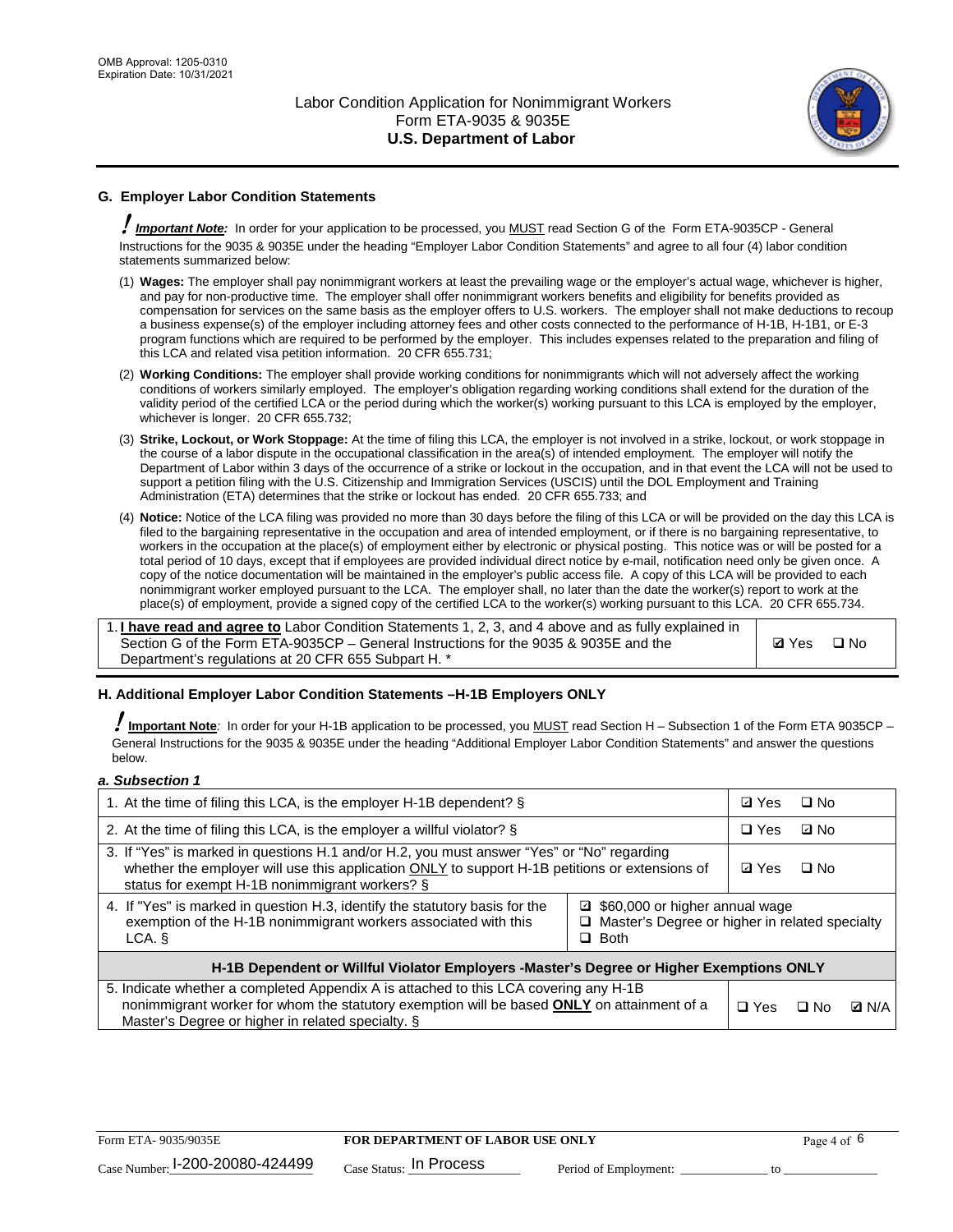

**If you marked "Yes" to questions H.a.1 (H-1B dependent) and/or H.a.2 (H-1B willful violator) and "No" to question H.a.3 (exempt H-1B nonimmigrant workers), you MUST read Section H – Subsection 2 of the Form ETA 9035CP – General Instructions for the 9035 & 9035E under the heading "Additional Employer Labor Condition Statements" and indicate your agreement to all three (3) additional statements summarized below.**

#### *b. Subsection 2*

- A. **Displacement:** An H-1B dependent or willful violator employer is prohibited from displacing a U.S. worker in its own workforce within the period beginning 90 days before and ending 90 days after the date of filing of the visa petition. 20 CFR 655.738(c);
- B. **Secondary Displacement:** An H-1B dependent or willful violator employer is prohibited from placing an H-1B nonimmigrant worker(s) with another/secondary employer where there are indicia of an employment relationship between the nonimmigrant worker(s) and that other/secondary employer (thus possibly affecting the jobs of U.S. workers employed by that other employer), unless and until the employer subject to this LCA makes the inquiries and/or receives the information set forth in 20 CFR 655.738(d)(5) concerning that other/secondary employer's displacement of similarly employed U.S. workers in its workforce within the period beginning 90 days before and ending 90 days after the date of such placement. 20 CFR 655.738(d). Even if the required inquiry of the secondary employer is made, the H-1B dependent or willful violator employer will be subject to a finding of a violation of the secondary displacement prohibition if the secondary employer, in fact, displaces any U.S. worker(s) during the applicable time period; and
- C. **Recruitment and Hiring:** Prior to filing this LCA or any petition or request for extension of status for nonimmigrant worker(s) supported by this LCA, the H-1B dependent or willful violator employer must take good faith steps to recruit U.S. workers for the job(s) using procedures that meet industry-wide standards and offer compensation that is at least as great as the required wage to be paid to the nonimmigrant worker(s) pursuant to 20 CFR 655.731(a). The employer must offer the job(s) to any U.S. worker who applies and is equally or better qualified for the job than the nonimmigrant worker. 20 CFR 655.739.

| 6. I have read and agree to Additional Employer Labor Condition Statements A, B, and C above and |       |      |
|--------------------------------------------------------------------------------------------------|-------|------|
| as fully explained in Section H – Subsections 1 and 2 of the Form ETA 9035CP – General           | □ Yes | ⊟ No |
| Instructions for the 9035 & 9035 E and the Department's regulations at 20 CFR 655 Subpart H. §   |       |      |

## **I. Public Disclosure Information**

! **Important Note***:* You must select one or both of the options listed in this Section.

| 1. Public disclosure information in the United States will be kept at: * |  |  |  |  |  |  |  |  |  |
|--------------------------------------------------------------------------|--|--|--|--|--|--|--|--|--|
|--------------------------------------------------------------------------|--|--|--|--|--|--|--|--|--|

**sqrt** Employer's principal place of business □ Place of employment

## **J. Notice of Obligations**

A. Upon receipt of the certified LCA, the employer must take the following actions:

- o Print and sign a hard copy of the LCA if filing electronically (20 CFR 655.730(c)(3));<br>
Maintain the original signed and certified LCA in the employer's files (20 CFR 655.7
- Maintain the original signed and certified LCA in the employer's files (20 CFR 655.705(c)(2); 20 CFR 655.730(c)(3); and 20 CFR 655.760); and
- o Make a copy of the LCA, as well as necessary supporting documentation required by the Department of Labor regulations, available for public examination in a public access file at the employer's principal place of business in the U.S. or at the place of employment within one working day after the date on which the LCA is filed with the Department of Labor (20 CFR 655.705(c)(2) and 20 CFR 655.760).
- B. The employer must develop sufficient documentation to meet its burden of proof with respect to the validity of the statements made in its LCA and the accuracy of information provided, in the event that such statement or information is challenged (20 CFR 655.705(c)(5) and 20 CFR 655.700(d)(4)(iv)).
- C. The employer must make this LCA, supporting documentation, and other records available to officials of the Department of Labor upon request during any investigation under the Immigration and Nationality Act (20 CFR 655.760 and 20 CFR Subpart I).

*I declare under penalty of perjury that I have read and reviewed this application and that to the best of my knowledge, the*  information contained therein is true and accurate. I understand that to knowingly furnish materially false information in the *preparation of this form and any supplement thereto or to aid, abet, or counsel another to do so is a federal offense punishable by fines, imprisonment, or both (18 U.S.C. 2, 1001,1546,1621).*

| 1. Last (family) name of hiring or designated official *   2. First (given) name of hiring or designated official *   3. Middle initial §<br>Vidyadharan | l Saniav         |  |
|----------------------------------------------------------------------------------------------------------------------------------------------------------|------------------|--|
| 4. Hiring or designated official title *<br>CHIEF LEGAL OFFICER                                                                                          |                  |  |
| 5. Signature *                                                                                                                                           | 6. Date signed * |  |

| Form ETA-9035/9035E                         | <b>FOR DEPARTMENT OF LABOR USE ONLY</b> |                       | Page 5 of 6 |
|---------------------------------------------|-----------------------------------------|-----------------------|-------------|
| $_{\text{Case Number:}}$ I-200-20080-424499 | $_{\rm Case~S status:}$ In Process      | Period of Employment: |             |